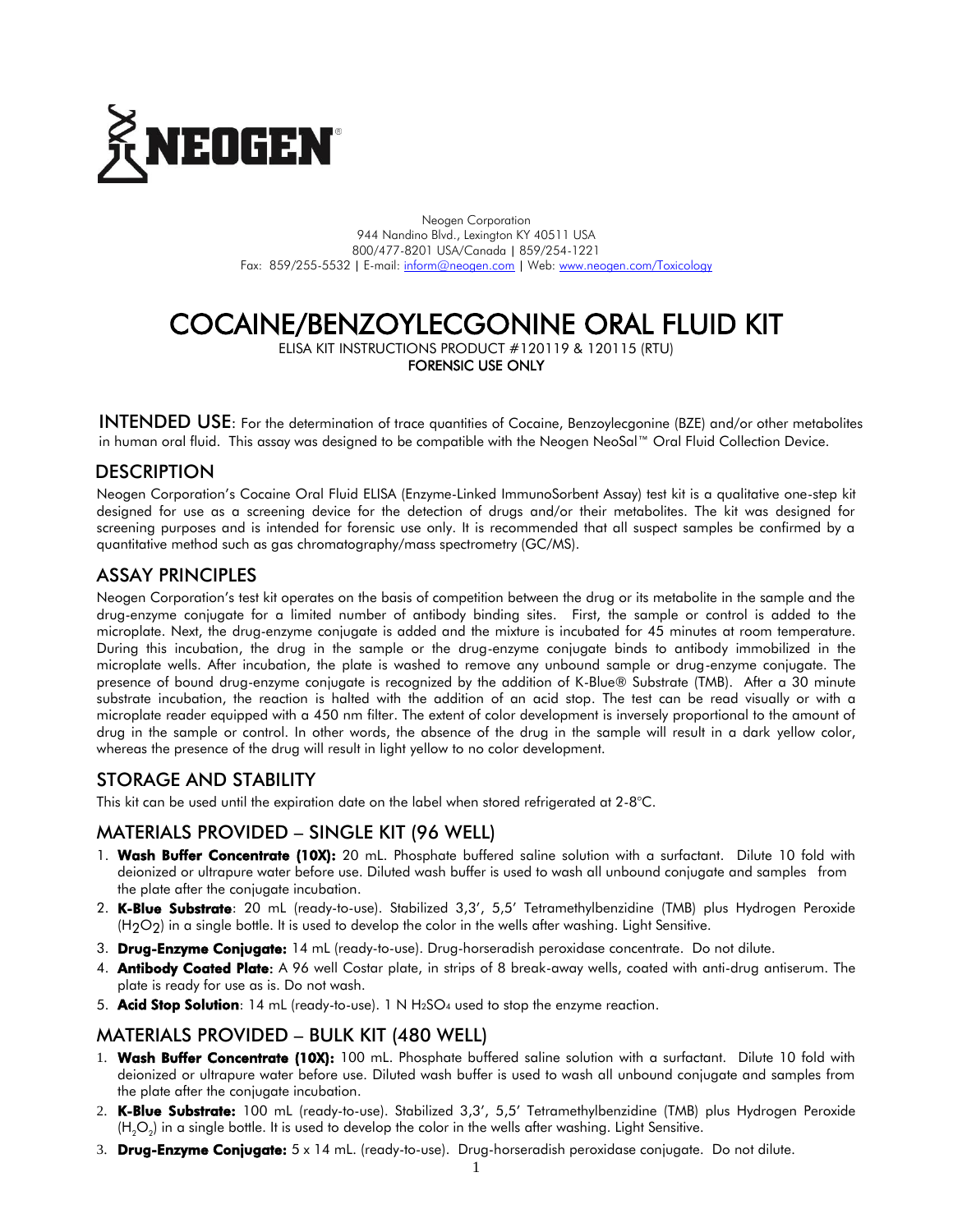- 4. **Antibody Coated Plate:** 5 x 96 well Costar plate, in strips of 8 break-away wells, coated with anti-drug antiserum. The plate is ready for use as is. Do not wash.
- 5. **Acid Stop Solution:** 90 mL (ready-to-use). 1N  $H_2$ SO<sub>4</sub> used to stop the enzyme reaction.

# MATERIALS NEEDED BUT NOT PROVIDED

- 1. Deionized water.
- 2. Precision pipettes that range from  $10 \mu$ L  $1000 \mu$ L and disposable tips.
- 3. Graduated cylinder to dilute and mix wash buffer.
- 4. Plate cover or plastic film to cover plate during incubation.
- 5. Microplate reader with a 450 nm filter.

# OPTIONAL TEST MATERIALS

1. Oral Fluid Multi-Analyte Calibrators: Product No. 120100.

# OPTIONAL MATERIALS

1. Microplate shaker.

# PRECAUTIONS AND NOTES

- 1. DO NOT use kits or components beyond expiration date.
- 2. DO NOT mix conjugates and plates from different kit lots.
- 3. DO NOT pipette reagents by mouth.
- 4. Pour K-Blue Substrate out of the bottle into a clean reservoir. To prevent contamination of the substrate, DO NOT pipette out of the bottle.
- 5. All specimens should be considered potentially infectious. Exercise proper handling precautions.
- 6. Keep plate covered except when adding reagents, washing or reading.
- 7. Kit components should be refrigerated at all times when not in use.
- 8. Use aseptic technique when opening and removing reagents from vials and bottles.
- 9. DO NOT smoke, eat or drink in areas where specimens or reagents are being handled.
- 10.**DO NOT** substitute DI water for the wash step of this protocol. Use only Neogen's wash buffer.
- 11.DO NOT reuse wells, they are for one use only.

### PROCEDURAL NOTES

- 1. Desiccant bag must remain in foil pouch with unused strips. Keep zip lock pouch sealed when not in use to maintain a dry environment.
- 2. Use clean pipette tips for the buffer, drug-enzyme conjugate, controls and samples.
- 3. Before pipeting a reagent, rinse the pipette tip three times with that reagent.
- 4. When pipeting into the wells, **DO NOT** allow the pipette tip to touch the inside of the well or any of the reagent already inside the well. This may result in cross contamination.
- 5. Controls and samples should be assayed in duplicate.
- 6. Before substrate addition, wipe the outside bottom of the wells with a lint-free wiper to remove dust and fingerprints.
- 7. Gently mix specimens and reagents before use. Avoid vigorous agitation.

# SAMPLE TREATMENT

This assay was designed to be compatible with the Neogen NeoSal Oral Fluid Collection Device with built-in 1:4 sample dilution. No further dilution is recommended for optimal assay performance.

# TEST PROCEDURES

The following test procedures can be run manually or on an automated instrument. Please contact your Neogen representative for assistance with protocols for automated instruments.

- 1. Determine the number of wells to be used.
- 2. Gently mix the ready-to-use drug-enzyme conjugate solution by inversion. Do not vortex. Store unused conjugate at 2- 8°C.
- 3. Add 20  $\mu$ L of sample or controls to the appropriate wells in duplicate.
- 4. Add 100 µL of the ready-to-use drug-enzyme conjugate to each well. For manual runs use 8-channel pipette or 12channel pipette for rapid addition.
- 5. For manual runs, mix by gently shaking plate. A microplate shaker may be used.
- 6. Cover plate with plastic film or plate cover and incubate at room temperature for 45 minutes.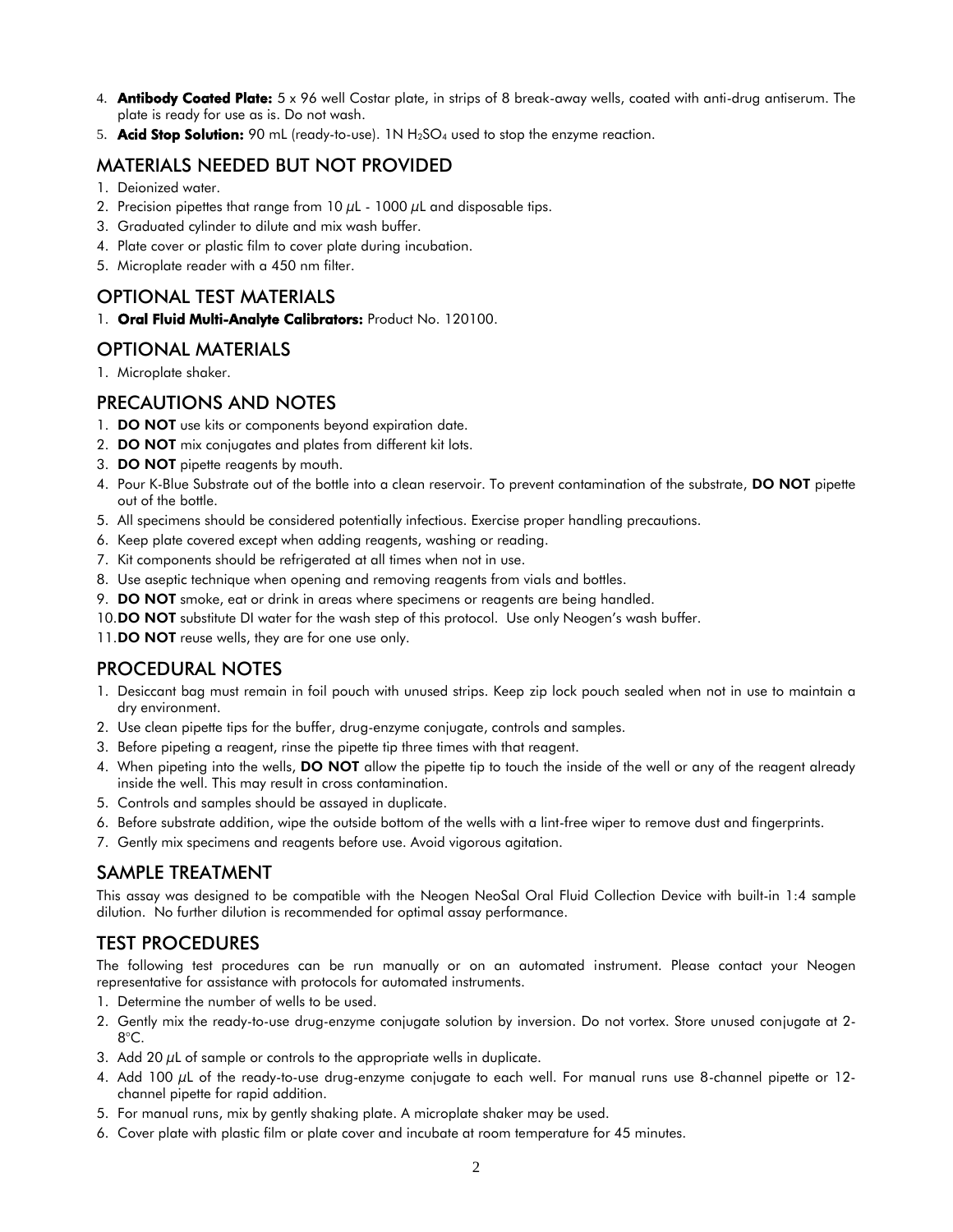- 7. During the conjugate incubation, dilute concentrated wash buffer 10 fold with deionized water (i.e. 20 mL of concentrated wash buffer plus 180 mL of deionized water). Mix thoroughly. Diluted wash buffer is stable for 5 days at room temperature or 7 days at 2-8°C.
- 8. Once the incubation is complete, dump or aspirate the liquid from the wells. Tap the plate on a clean lint-free towel to remove any remaining liquid in the wells.
- 9. Wash each well with 300  $\mu$ L of diluted wash buffer. Manual Wash: For manual wash procedures repeat for a total of 3 washings, invert and tap dry the plate following each step. After completing the last wash step wipe the bottom of the wells with a lint-free towel to remove any liquid on the outside of the wells. Automated Wash: If an automated plate washer is used wash the plate for a total of 5 washings with 300 µL of diluted wash buffer. It is important for the automated washer to conduct a final aspirate cycle to eliminate residual amounts of wash buffer. Residual amounts of buffer in the wells will affect assay performance. Note: DI water should never be used for the plate wash.
- 10.Add 100 µL of the K-Blue Substrate to each well. For manual runs, use a multi-channel pipette for best results.
- 11.Cover plate with plastic film or plate cover and incubate at room temperature for 30 minutes.
- 12.Add 100  $\mu$ L of the Acid Stop (1N H<sub>2</sub>SO<sub>4</sub>) to each well to stop enzyme reaction. Mix gently before measuring absorbance. For automated systems a 10 second shake is sufficient. Measure the absorbance at a wavelength of 450 nm. Wells should be read within 2 hours of stopping the reaction.

# STANDARD CURVE IN ORAL FLUID BUFFER



#### **SENSITIVITY**

**Compound**

| Compound              | <b>1-50 in Oral Fluid Buffer</b> | <b>I-50 in Oral Fluid</b><br>(1:4 dilution: 1 part sample to 3 parts Oral<br><b>Fluid Buffer)</b> |
|-----------------------|----------------------------------|---------------------------------------------------------------------------------------------------|
| Benzoylecgonine (BZE) | $4.9 \text{ ng/mL}$              | 11.6 $nq/mL$                                                                                      |

The term I-50 is used to define the sensitivity of the test. This number is derived from a standard curve generated with the drug. The drug concentration that shows 50% less color activity than the zero standard is considered to be the I-50.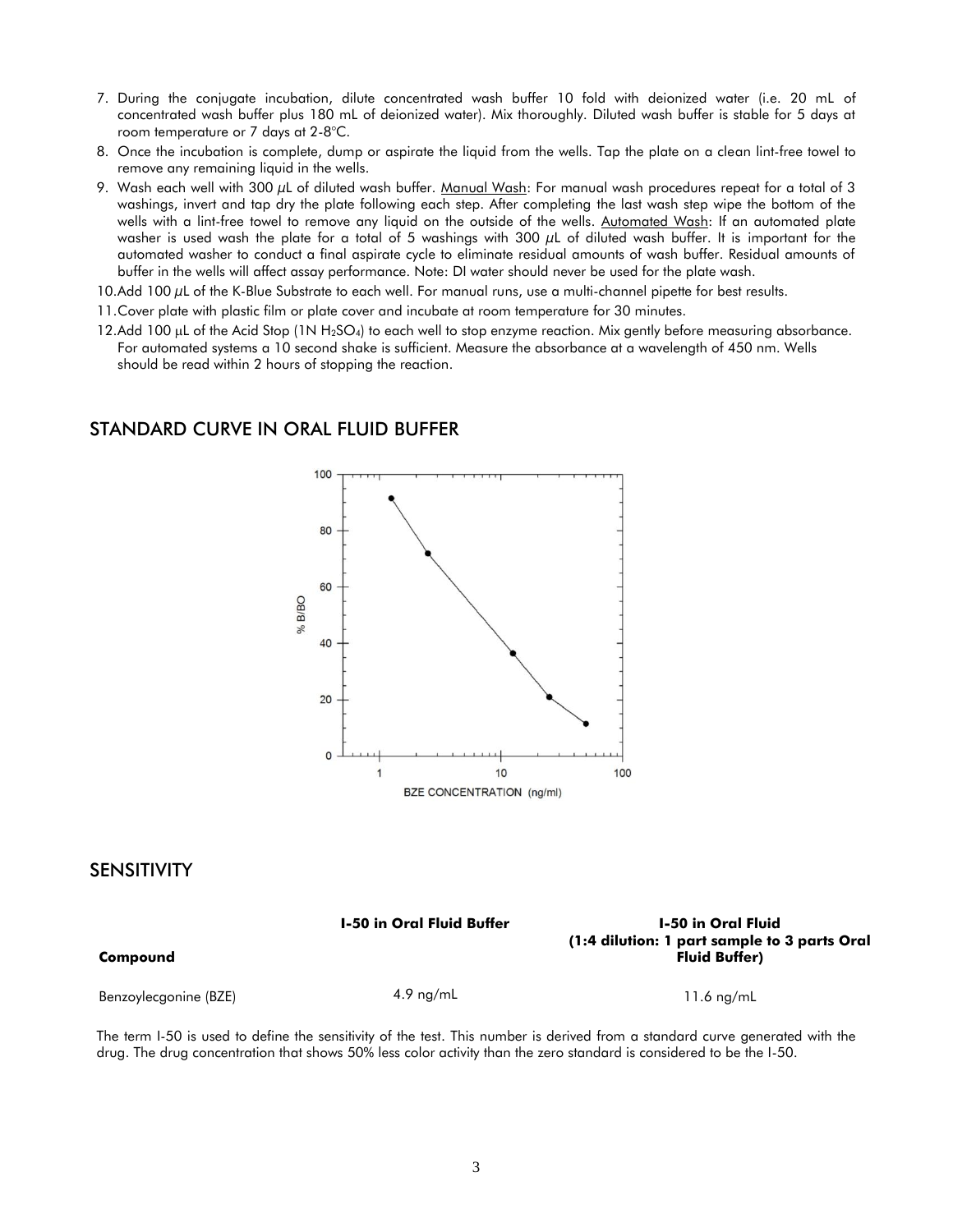# **SPECIFICITY**

|                              | Compound<br><b>Concentration</b><br>(ng/mL) | <b>BZE</b><br><b>Equivalents</b><br>(ng/mL) | % Cross-<br><b>Reactivity</b> |
|------------------------------|---------------------------------------------|---------------------------------------------|-------------------------------|
|                              |                                             |                                             |                               |
| Benzoylecgonine              |                                             |                                             |                               |
| m-Hydroxybenzoylecgonine     | 3.5                                         | 4.92                                        | 140                           |
| Cocaethylene                 | 8.4                                         | 4.92                                        | 59                            |
| Cocaine                      | 8.5                                         | 4.92                                        | 58                            |
| Tropacocaine                 | 120                                         | 4.92                                        | $\overline{4}$                |
| Ecgonine                     | 380                                         | 4.92                                        | 1.3                           |
| Norbenzoylecgonine           | 950                                         | 4.92                                        | 0.5                           |
| Ecgonine methyl ester        | 1,000                                       | 4.92                                        | 0.5                           |
| Methylene Blue               | 1,500                                       | 4.92                                        | 0.3                           |
| Anhydroecgonine methyl ester | 2,700                                       | 4.92                                        | 0.2                           |
| Norcocaine                   | 2,700                                       | 4.92                                        | 0.2                           |

Note: BZE equivalents represent 50%  $B/B<sub>0</sub>$  assay displacement in Oral Fluid Buffer.

*The compounds having cross-reactivity below 0.03% did not show any significant reaction up to 10 µg/mL.*

#### ALL THE FOLLOWING HAVE A CROSS-REACTIVITY <0.03%.

Acepromazine; Acetaminophen; Acetylsalicylic Acid;  $\varepsilon$ -amino-n-caproic Acid; Amitriptyline; Anhydroeconine; Ascorbic Acid; Atropine; Benzoic Acid; Caffeine; Chlordiazepoxide, Chlorpromazine; Clenbuterol; Codeine; Cotinine; Dexamethasone; Dextromethorphan; Diclofenac; Dimethyl Sulfoxide; Doxepin; Ephedrine; Erythromycin; Ethyl p-amino benzoate; Fenoprofen; Flunixin; Folic Acid; Folinic Acid; Furosemide; Gemfibrozil; Gentisic Acid; Glipizide; L-Glutamic Acid; Glutethimide; Glycopyrrolate; Heparin; Hippuric Acid; Hordenine; Hydrocortisone; Ibuprofen; Imipramine; Isoxsuprine; Lidocaine; Meperidine; Metaproterenol; Methadone; Methaqualone; Methocarbamol; Methylprednisolone, Nalorphine; Naproxen; Niacinamide; Nicotine; Norcocaethylene; Nortriptyline; Orphenadrine; Oxyphenbutazone; Penicillin G-Potassium; Penicillin G-Procaine; Pentoxifylline; Phencyclidine; Phenothiazine; Phenylbutazone; Polyethylene Glycol; Prednisolone; Primadone; Procainamide; Procaine; Promazine; Pseudoephedrine; Pyrantel; Pyrimethamine; Pyrilamine; Quinidine; Quinine; Salbutamol; Salicylamide; Salicylic Acid; Sodium Azide; Theophylline; Thiamine; Trimethoprim; Trimipramine; Uric Acid.

#### RESULTS INTERPRETATION

Positive Result: Samples with an absorbance less than or equal to the laboratory's designated cutoff calibrator should be considered positive. All positive samples should be confirmed by a quantitative method such as GC/MS.

**Negative Result**: Samples with an absorbance greater than the laboratory's designated cutoff calibrator should be considered negative.

Note: The kit was designed for screening purposes only. It is recommended that all suspect samples be confirmed by a quantitative method such as GC/MS or HPLC.

#### TECHNICAL SUPPORT

For technical assistance, please contact our Technical Services Department at (800) 477-8201 or email at [techservice](mailto:techservice-toxicology@neogen.com)[toxicology@neogen.com.](mailto:techservice-toxicology@neogen.com) Representatives are available Monday – Friday from 8:00 am – 6:00 pm EST.

### COPYRIGHT

All rights reserved worldwide. No part of this publication may be reproduced, transmitted, transcribed, or stored in any information retrieval system, or translated into any human or computer language in any form or by any means (manual, electronic, mechanical, magnetic, optical, chemical, or otherwise) without expressed written permission.